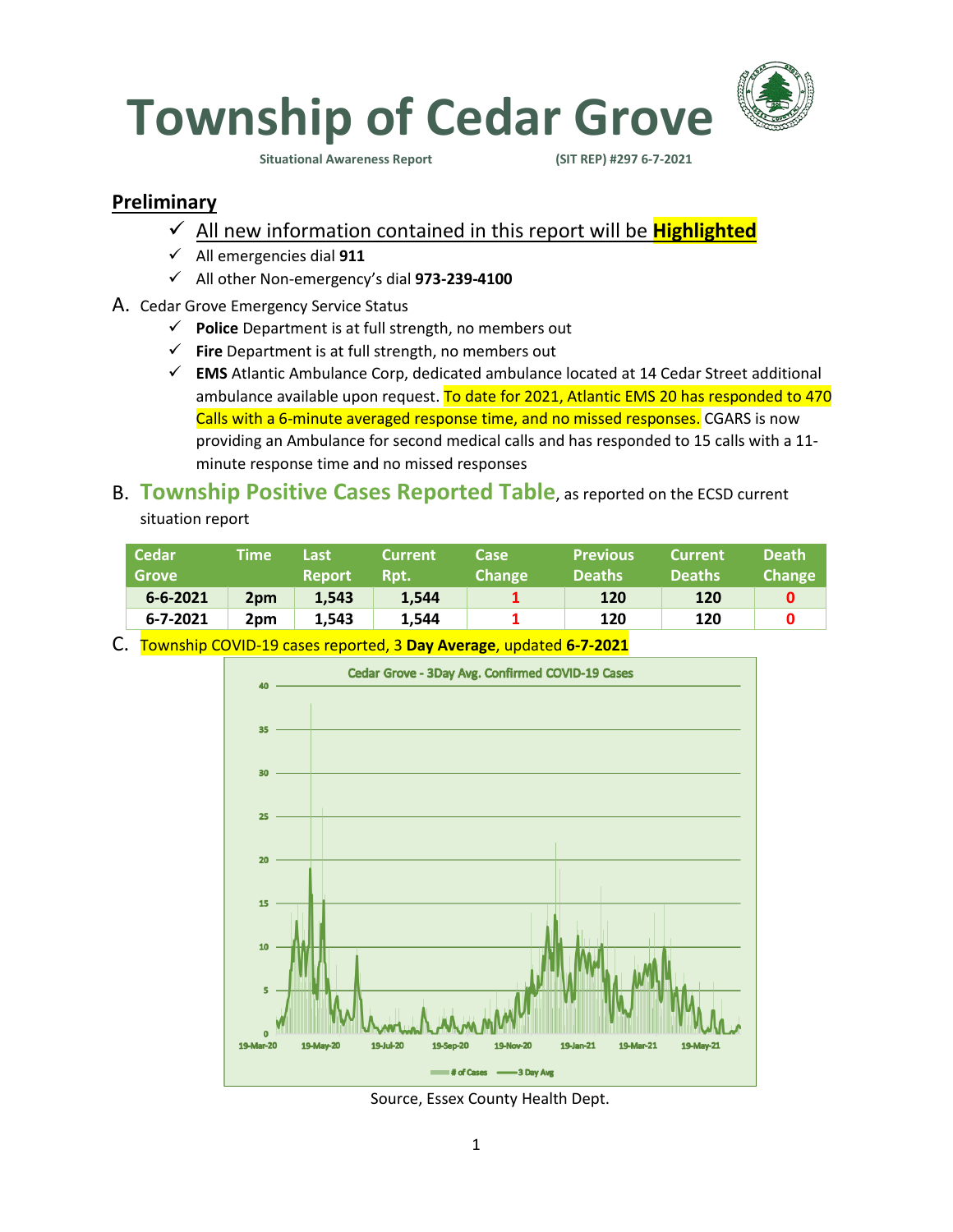

**Situational Awareness Report** 

D. Township COVID-19 facility cases reported, 3 **Day Average**, updated **6-7-2021**



Source, Essex County Health Dept.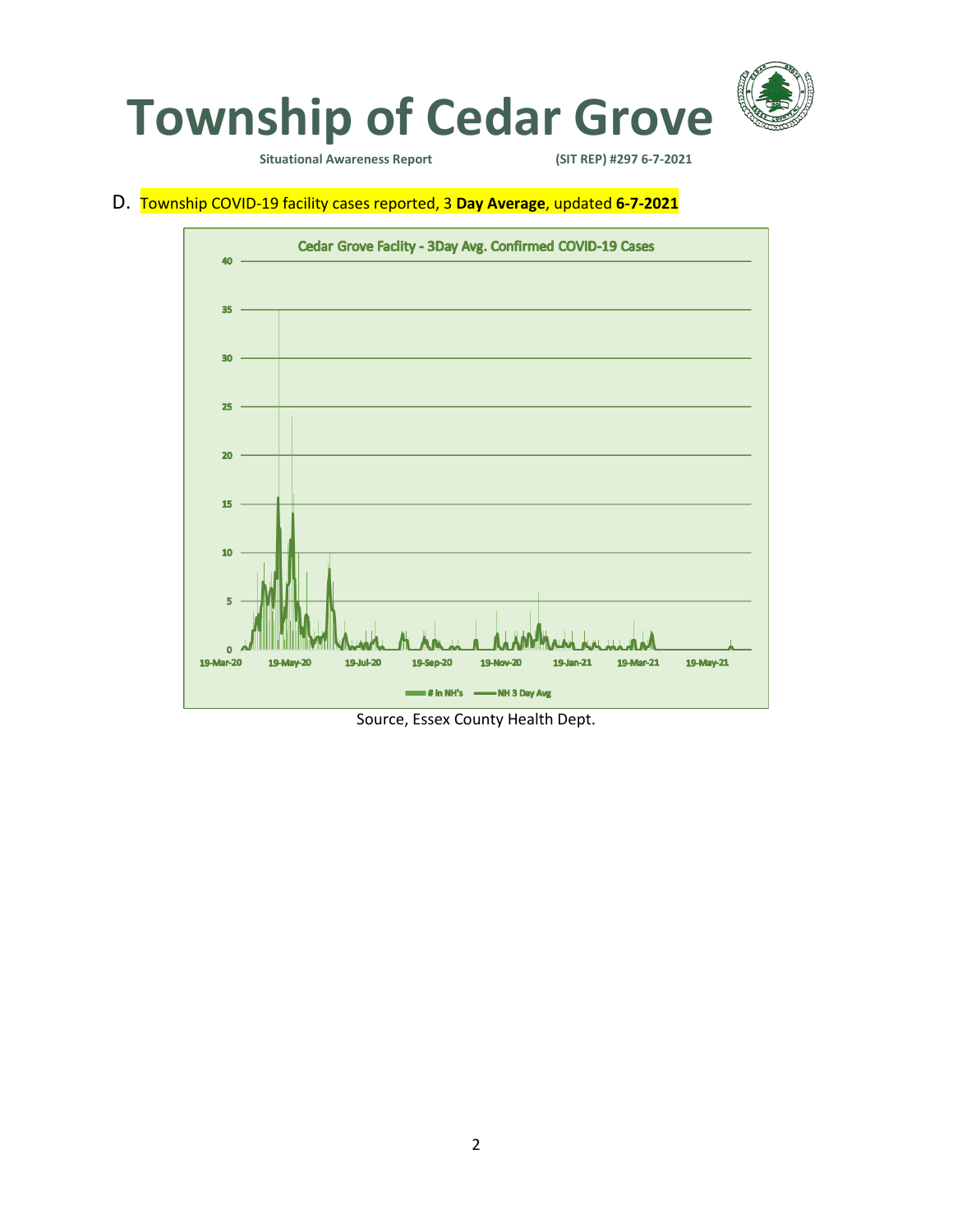![](_page_2_Picture_0.jpeg)

**Situational Awareness Report (SIT REP) #297 6-7-2021** 

E. **Cedar Grove Facilities with COVID-19 Cases as reported by NJDOH, updated 5/26/2021.** This table is comprised of information provided by the State of New Jersey Department of Health. There is no correlation to the county's case reported above, see notes below.

![](_page_2_Figure_4.jpeg)

[https://www.state.nj.us/health/healthfacilities/documents/LTC\\_Facilities\\_Outbreaks\\_List.pdf](https://www.state.nj.us/health/healthfacilities/documents/LTC_Facilities_Outbreaks_List.pdf)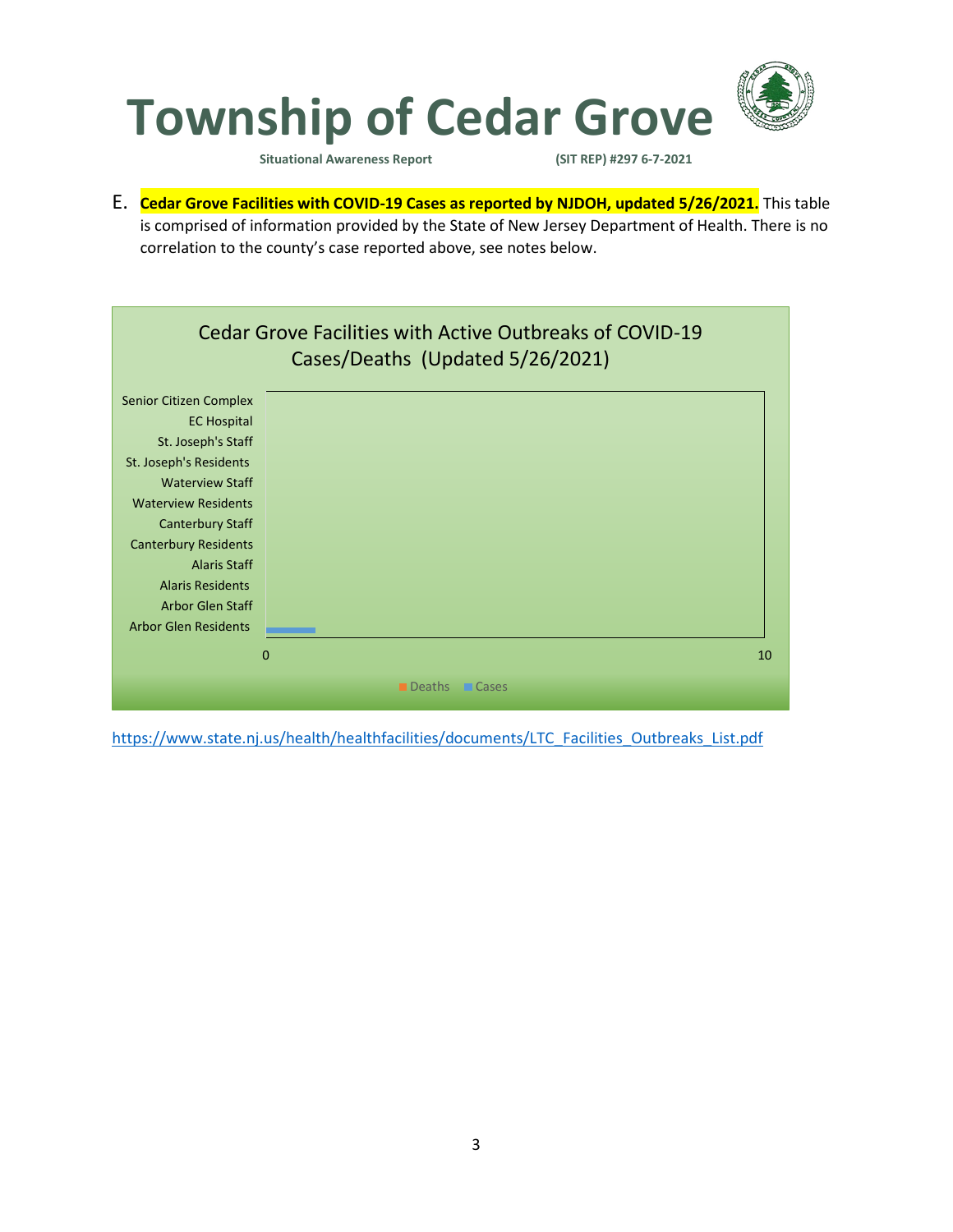![](_page_3_Picture_0.jpeg)

**Township of Cedar Grove**

**Situational Awareness Report (SIT REP) #297 6-7-2021** 

#### F. **Essex County Sites**

![](_page_3_Picture_5.jpeg)

Source, Essexcovid.org.

## To Make an Appointment for testing or vaccination

Go to [https://www.essexcovid.org](https://www.essexcovid.org/) or you can

## Call 973-877-8456 or email <mailto:essexcovid19@admin.essexcountynj.org>

### **To Find a Vaccine Location Go to:**

**[https://covid19.nj.gov/pages/covid-19-vaccine-locations-for-eligible](https://covid19.nj.gov/pages/covid-19-vaccine-locations-for-eligible-recipients)[recipients](https://covid19.nj.gov/pages/covid-19-vaccine-locations-for-eligible-recipients)**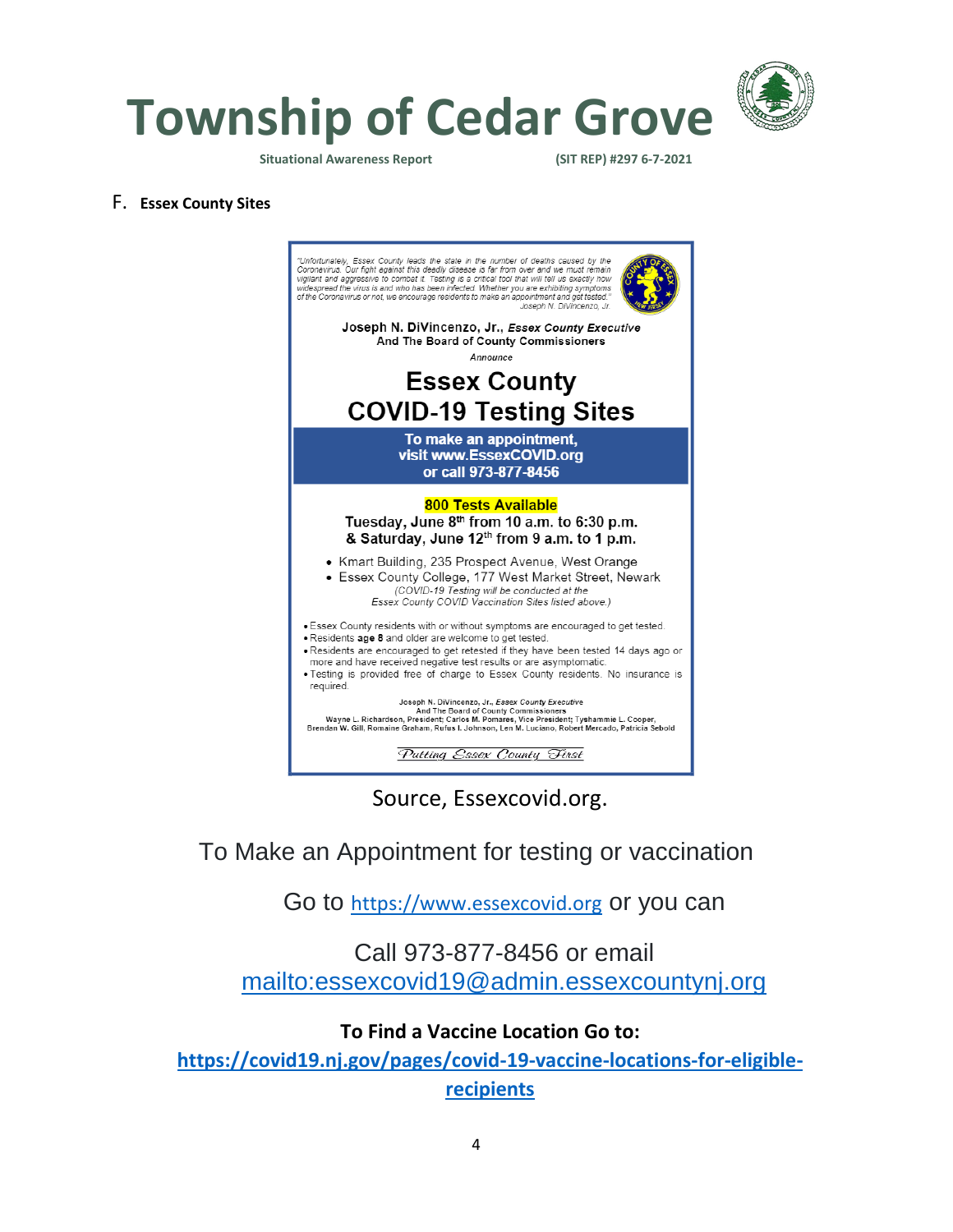![](_page_4_Picture_0.jpeg)

**Situational Awareness Report** 

G. **State of New Jersey Vaccination Sites**

**Find Vaccine Appointments**  <https://covid19.nj.gov/pages/finder>

# New Jersey State Vaccine Call Center

# 855-568-0545

## **For State of New Jersey Information on who is eligible for vaccination at this time, go to:**

[https://covid19.nj.gov/faqs/nj-information/slowing-the-spread/where](https://covid19.nj.gov/faqs/nj-information/slowing-the-spread/where-how-and-when-can-i-get-vaccinated)[how-and-when-can-i-get-vaccinated](https://covid19.nj.gov/faqs/nj-information/slowing-the-spread/where-how-and-when-can-i-get-vaccinated)